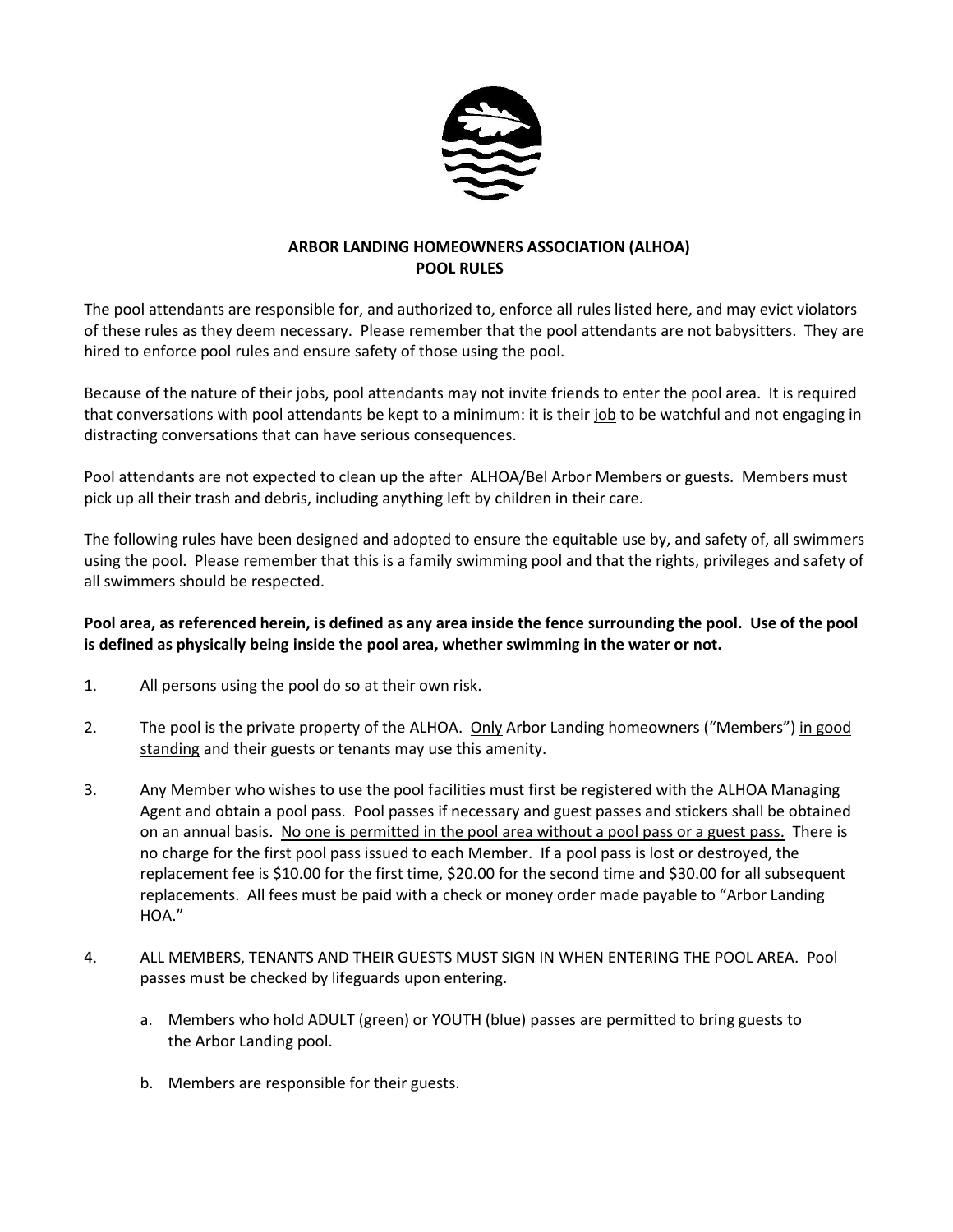- c. A Member bringing a guest to the pool must remain with the guest at the pool. Guests may not remain at the pool if the Member leaves. Members shall not leave guests unattended, even if for only a short period of time.
- d. The ALHOA reserves the right to reserve the pool usage exclusively for Members.
- e. Each Member residence will be permitted to bring 15 guests to the pool during the pool season free of charge. However, a Member shall not bring more than 5 guests at a time unless it is a pre-arranged, pre-approved qualifying event with the ALHOA Managing Agent. The 15-guest passes can be obtained from the office. If the guest passes are lost, they will not be replaced. Guests are defined as anyone who does not reside in the household.

Each time a guest is brought by a Member, the pool attendant will collect the guest pass or hole-punch the guest pass punch card. Once a Member residence has used all the 15 free guest passes, they must purchase a new guest pass (\$25). Again, the number of paid guests per Member shall not exceed five (5) guests on the same day unless it is a pre-arranged, preapproved qualifying event with the ALHOA Managing Agent. Additional guest passes may only be purchased in the Clubhouse from the ALHOA Managing Agent during normal office hours. All fees must be paid with a check or money order made payable to "Arbor Landing HOA."Unused, paid guest passes are non-refundable. Guest passes may be purchased in advance.

- 5. ANY CHILD UNDER THE AGE OF 13 MUST BE IN THE COMPANY OF AN INDIVIDUAL WHO IS AT LEAST 16 YEARS OF AGE AND HOLDS A CURRENT YOUTH (**BLUE**), ADULT (**GREEN**) OR NANNY (**YELLOW**) PASS. A Member who holds a CHILD (**RED**) pass is not permitted to bring a Guest to the pool unless special permission is granted by the ALHOA Board or Management Company.
- *6.* Guests of all Members may be required to show proof of age upon lifeguard's request. *ALHOA reserves the right to limit and/or restrict a Member's unsupervised attendance to the pool, regardless of age.*
- 7. THOSE WHO CANNOT SWIM MUST BE, AT ALL TIMES, WITHIN ARM'S REACH OF A MEMBER WHO IS AT LEAST 16 YEARS OF AGE, OR A NANNY WITH AN ALHOA-ISSUED NANNY PASS. Deciding whether a person can swim will be left to the discretion of the lifeguard/pool attendant. Lifeguards/pool attendants may ask the child to prove that he/she can swim.
- 8. The lifeguard/pool attendant may impose brief breaks of up to 15 minutes for anyone that fails to comply with these rules.
- 9. The lifeguard/pool attendant has the authority to close the pool at any time in consideration of the health and safety of the swimmers.
- 10. The ALHOA, its volunteers, employees and Managing Agent are not responsible for owners', guests' or tenants' valuables or injuries.
- 11. Lifeguards/pool attendants have the authority to revoke pool privileges for violations of the Pool Rules, including, but not limited to: drugs or weapons in the pool area; damage to ALHOA property; fighting; obscene language, refusal to provide Pool Pass, or refusal to obey lifeguard instructions.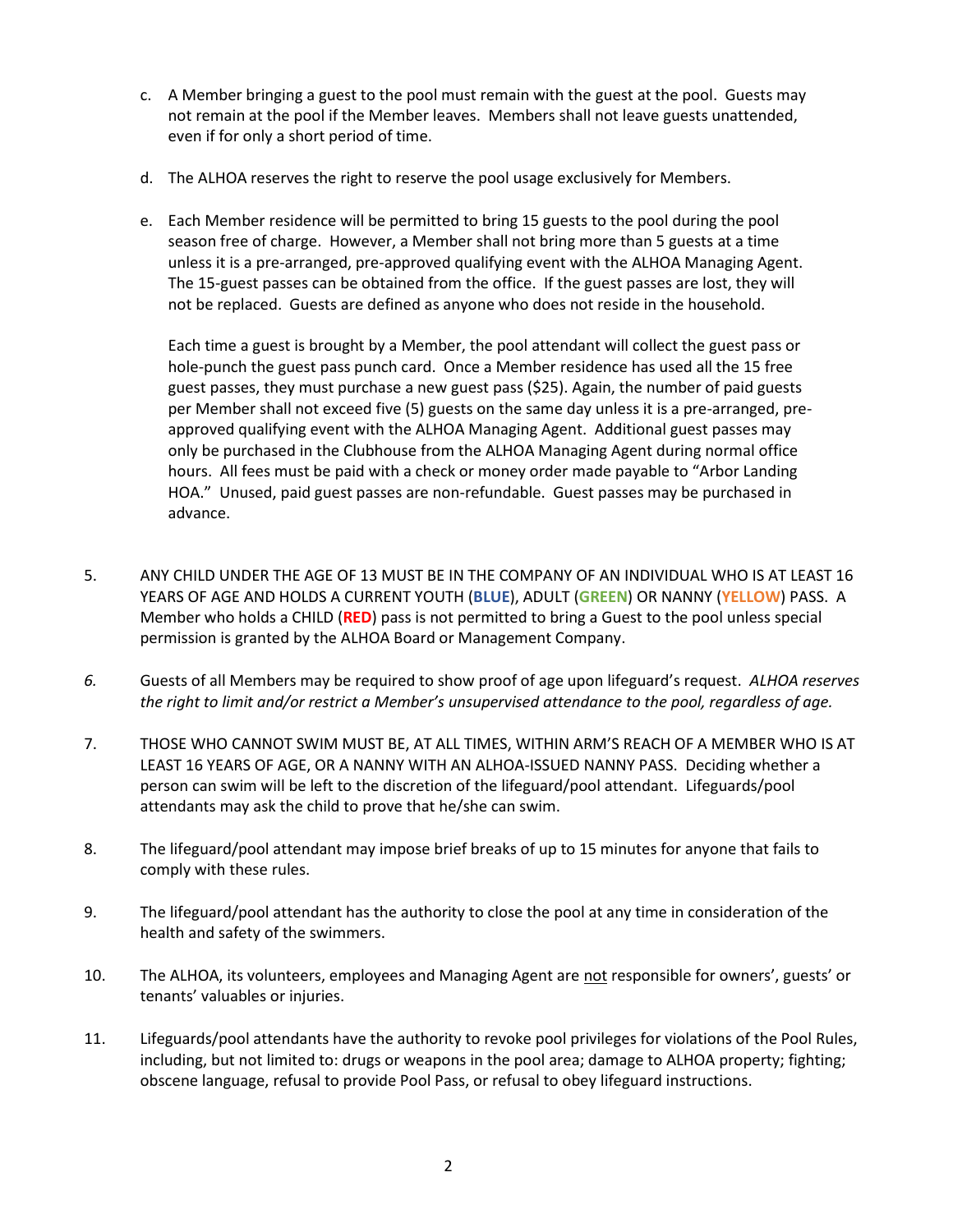- 12. Life jackets, goggles, and floats will be allowed in the pool subject to the lifeguard/pool attendant's discretion. Water toys will be permitted in the baby pool. **WATER WINGS ARE ALLOWED, BUT A RESPONSIBLE ADULT MUST BE WITHIN ARMS REACH OF ANY CHILD WEARING WATER WINGS AT ALL TIMES. Plastic flotation devices, ring floats, water wings, etc., are not considered life-saving devices.**  Due to the dangers associated with ring floats, they will not be permitted in the pool. Floats will be permitted at designated times only. These times will be posted.
- 13. Tennis balls, nerf balls, basketballs, etc. are **NOT** permitted in the pool**.** Squirt guns may be allowed, subject to the lifeguard/pool attendant's discretion.
- 14. **NO GLASS** or breakable plastic will be permitted in the pool area.
- 15. **NO ANIMALS** will be permitted in the pool area except service animals.
- 16. Running, pushing, dunking, and rough play in any form is prohibited.
- 17. A Member, tenant or guest may not enter the pool water with open sores, poison ivy or other infectious or contagious conditions, nor should anyone enter the pool with a dressing or bandage/band-aid covering an open sore, poison ivy or other infectious or contagious condition.
- 18. All Members, tenants and guests must wear bathing suits or similar suitable attire.
- 19. Diapers or Swim Diapers are permitted but must be worn with rubber pants.
- 20. Members, tenants and guests may be required to shower off before they enter the pool.
- 21. The baby pool is provided for children ages 6 years and under ONLY. THERE IS NO LIFEGUARD ON DUTY. A parent or guardian must always accompany a child. The baby pool is **NOT** under the general supervision of pool attendants.
- **22.** Eating or smoking/vaping at the pool edge is prohibited. All persons are requested to dispose of their trash in the proper receptacles. **SMOKING/VAPING IS NOT ALLOWED IN POOL AREA(S). ANYONE SMOKING/VAPING IN THE POOL AREA(S) MUST LEAVE THE POOL AREA AND FUTURE POOL PRIVILEGES CAN BE REVOKED.**
- 23. The lifeguard/pool attendant has the authority to call a 15-minute Child Safety Break every hour, during which time those under the age of 18 shall exit the pool, and will remain out of the water until given permission to go back in by the lifeguard/pool attendant
- 24. **ALCOHOL IS NOT PERMITTED INSIDE THE POOL AREA**. Anyone who brings alcohol into the pool area may be subject to a fine imposed by the ALHOA of up to \$500.00.
- 25. Serious violations of pool rules may result in removal from the pool area and may include temporary or permanent suspension of pool privileges. In such an event, the pool attendant/lifeguard shall make a written report to the ALHOA. The offender must contact the ALHOA Office to discuss reinstatement of pool privileges. The ALHOA Board of Directors will then confer at the next scheduled board meeting to determine the facts of the incident and conditions of reinstatement of privileges.
- 26. All injuries must be reported to the pool attendant on duty immediately.